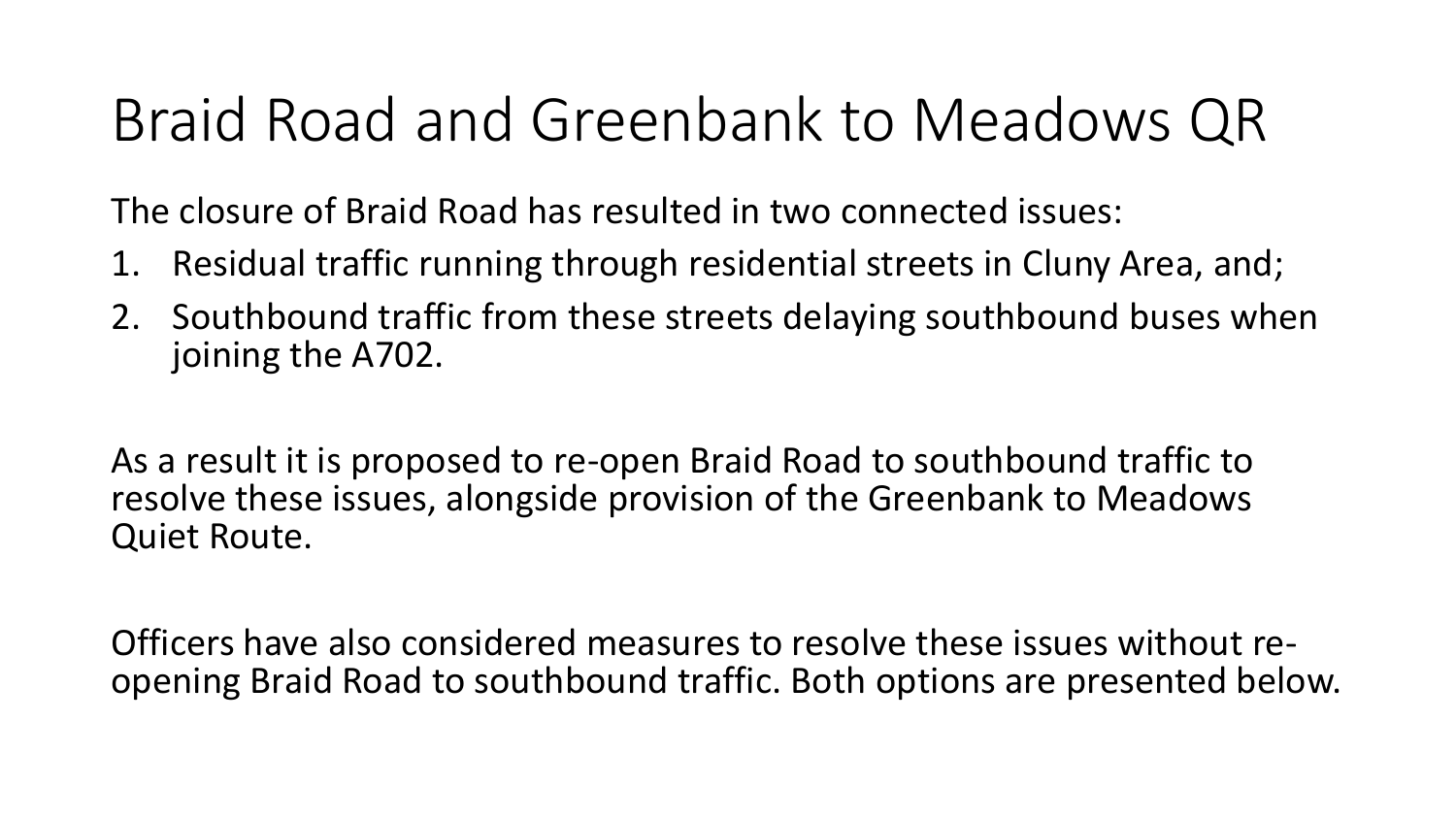

### **Existing Arrangement**

Braid Road closed to all traffic, Braidburn Terrace one-way eastbound.

#### Benefits:

1 – Improved environment for walking and cycling on Braid Road

2 – Apparent reduction in overall traffic

## Drawbacks:

- 1 Increase in traffic on A702 (around 11%)
- 2 Inappropriate routing of residual traffic
- 3 Delay to southbound buses due to vehicles emerging from side roads
- 4 Impact on local journeys by car
- 5 Limited provision of Quiet Route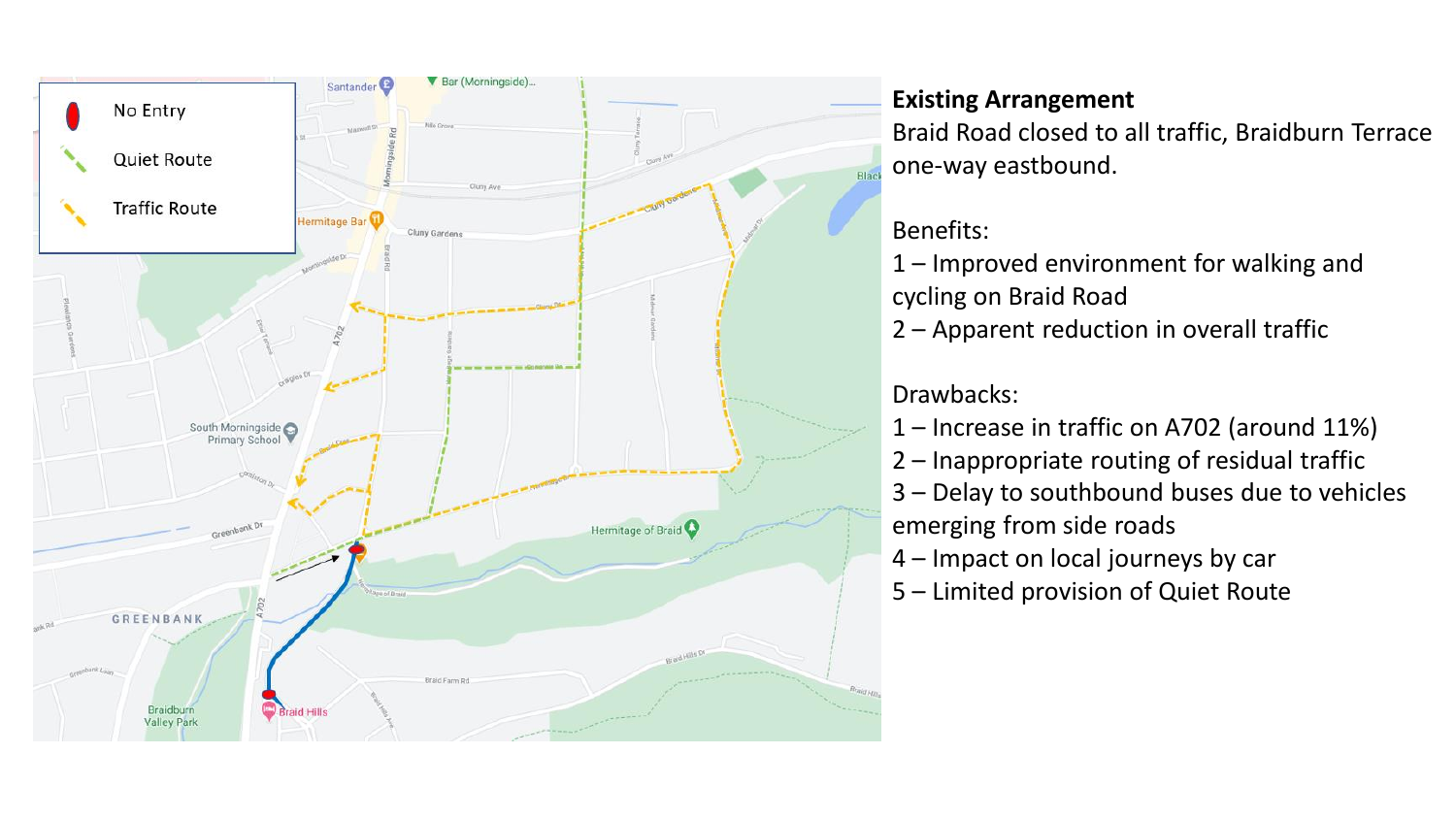

#### **Retention of Closure**

Braid Road closed to all traffic, additional restrictions introduced to resolve current issues by removing attractiveness of through route from Cluny Gardens to A702 avoiding Morningside Clock.

# Benefits:

1 – Improved environment for walking and cycling on Braid Road

- 2 Apparent reduction in overall traffic
- 3 Residual traffic effectively removed
- 4 No expected impact on buses
- 5 Effectively supports Quiet Route

# Drawbacks:

- 4 Significant impact on local journeys by car, may not be proportionate.
- 5 Potential for confusion, lack of compliance

# Proposal: Reject